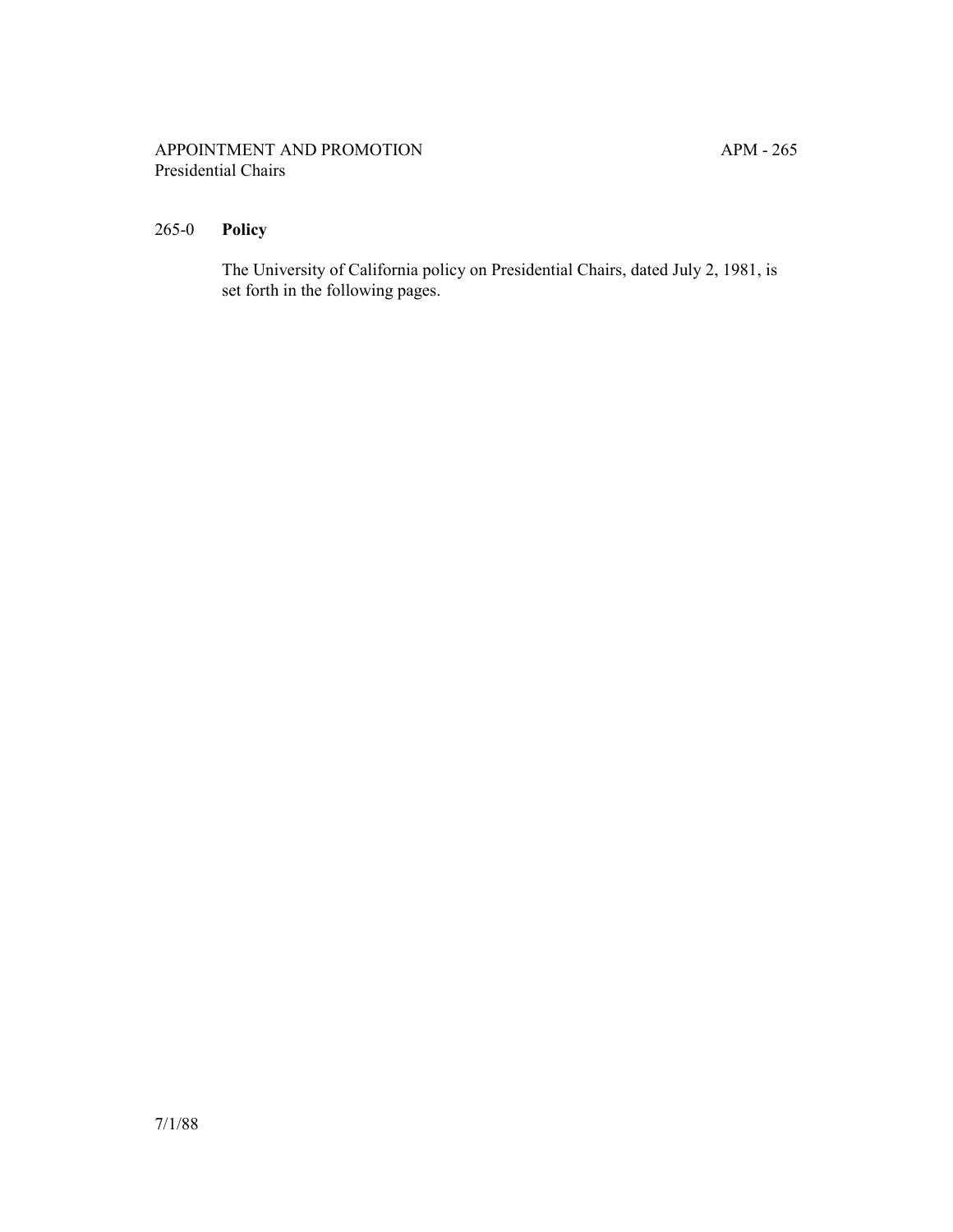Office of the President July 2, 1981

## **Policy on Presidential Chairs**

A fund functioning as an endowment has been established by The Regents to support a continuing program of Presidential Chairs. The initial allocation to the fund will support nine chairs. This number may be augmented by the President with the approval of The Regents. The establishment of Chairs and appointment of Chair holders pursuant to this policy shall conform to the guidelines listed here.

## **Administrative Guidelines**

1. Purpose of the Chairs

Presidential Chairs are intended to encourage new or interdisciplinary program development or to enhance quality in existing academic programs of the University.

2. Support for the Chairs

Allocations to support the program will be provided annually to the Chancellors through the normal budget process. Support for each Chair will be equivalent to the income from a \$250,000 share of the program fund. The actual income allocated in any year will depend upon the earnings of the fund in the previous year. The program has been designed as a continuing commitment, and campuses may make permanent commitments for the tenure of any individual Presidential Chair holder.

3. Use of Funds

Funds allocated to the campuses for Presidential Chairs may be used to support instructional activities, research, or other creative activities of the incumbent Chair holder. During periods in which there is no incumbent, campuses may utilize the allocation to support programs in the general academic area of the Chair(s) or carry forward the funds to augment the total amount available for the next incumbent.

The income allocated for the Presidential Chairs may be subdivided to support more than one Chair as long as the minimum level of support for each such Chair, including campus matching funds, is at least equal to the income from \$250,000. If the income from any \$250,000 allocation of The Regents is subdivided, at least one of the Chairs created must further the program goals stated in 1. above and must be specifically designated as a Presidential Chair. Up to 50 percent of the total allocation to each campus for Presidential Chairs may be permanently encumbered, upon specific